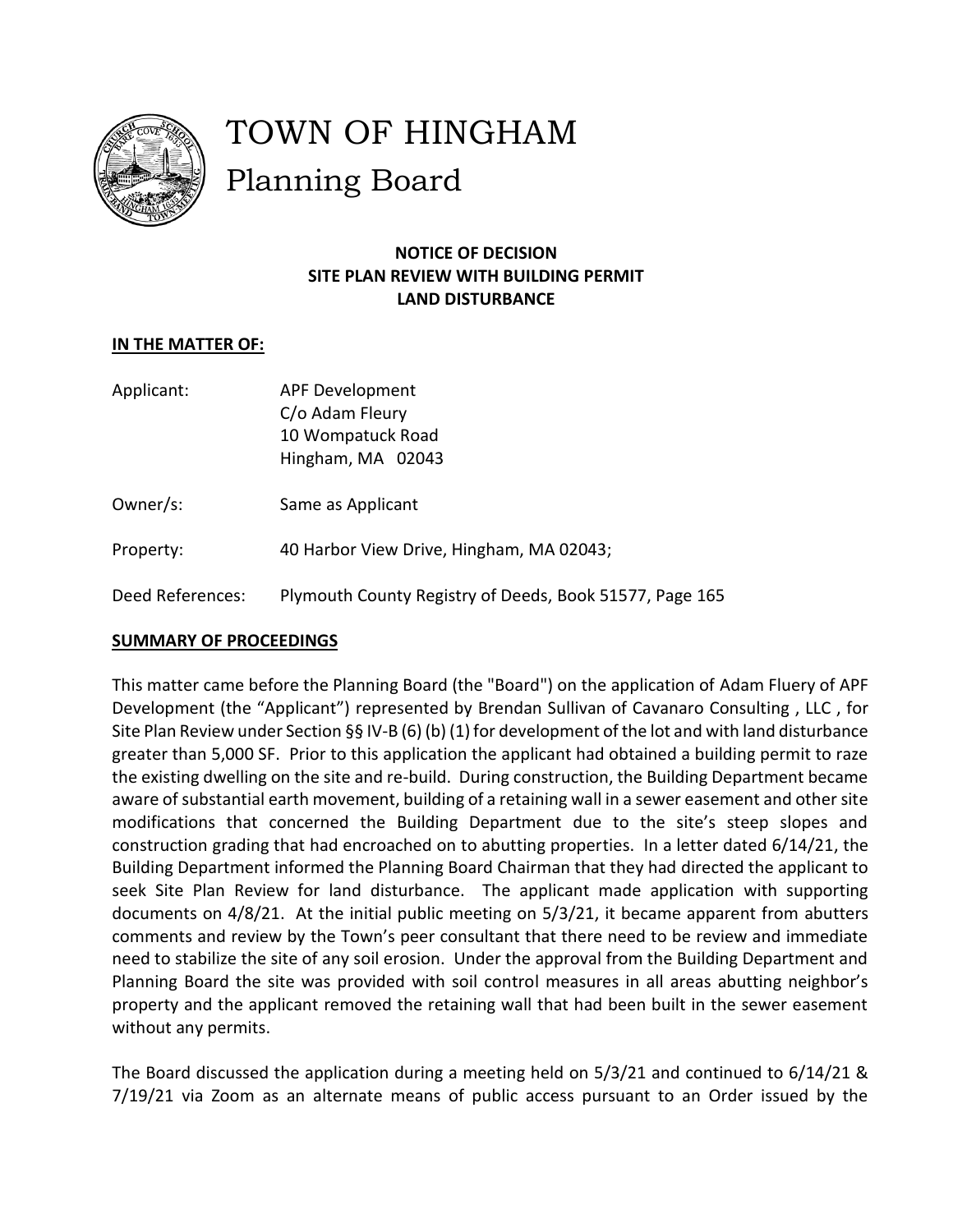Governor of Massachusetts, dated March 12, 2020, Suspending Certain Provisions of the Open Meeting Law. The Board panel consisted of regular members Kevin Ellis, Chair, Judith Sneath, Rita DaSilva, Gordon Carr, and Gary Tondorf-Dick.

The Board was assisted in its review by peer reviewer John Chessia of Chessia Consulting and Christine Stickney, Interim Town Planner. At the conclusion of the hearing on 7/19/21, the Board voted unanimously to grant Site Plan Review approval with conditions. Throughout its deliberations, there wassignificant public input as to impacts the abutters had experienced and the Board has been mindful of the statements of the applicant's representative all as made or received at the public hearing. The Planning Board based their findings and conditions on the approved site plan presented entitled;

### **Approved Plans:**

*"Site Plan to Accompany Site Plan Review 40 Harbor View Drive prepared for APF Development 213 Wompatuck Road, Hingham, MA 02043" dated 4/6/21 last revision 7/6/21 stamped by Brendan Sullivan (RPLS #46922 & RPE #41358) Scale 1"-20' – 2 sheets.*

*"APF Development Group 40 Harbor View Drive, Hingham, MA - Landscape Plan" dated 6*/24/21 stamped by Patricia B. Van Buskirk (RLA #4039) no scale – 1 sheet – Also *included an (8"x11") Plant list from Patricia Van Buskirk dated 6/26/21 – 11 sheets total.*

#### **Site Plan Review Findings:**

## *a. Protection of abutting properties against detrimental uses by provision for surface water drainage, fire hydrant locations, sound and site buffers, and preservation of views, light and air, and protection of abutting properties from negative impacts from artificial outdoor site lighting;*

During the construction of the residence, certain unauthorized activities resulted in the clearing and regrading of steep slopes that was impacting the abutting properties. Corrective measures were implemented under the direction of the Building Department and the filing of this site plan review. The applicant has now installed the appropriate soil erosion controls post development to remain in place until the ground cover can take hold over the next two growing seasons. The applicant has worked with three of abutters impacted from erosion on their property and the applicant provided written documentation from each of the abutters as to their agreement with the proposed mitigation.

*b. Convenience and safety of vehicular and pedestrian movement within the site and on adjacent streets; the location of driveway openings in relation to traffic or to adjacent streets, taking account of grades, sight distances and distances between such driveway entrances, exits and the nearest existing street or highway intersections; sufficiency of access for service, utility and emergency vehicles;*

The application is related to land disturbance. The development is a residential home and driveway on a residential street. The proposed driveway providing access to the site and off street parking is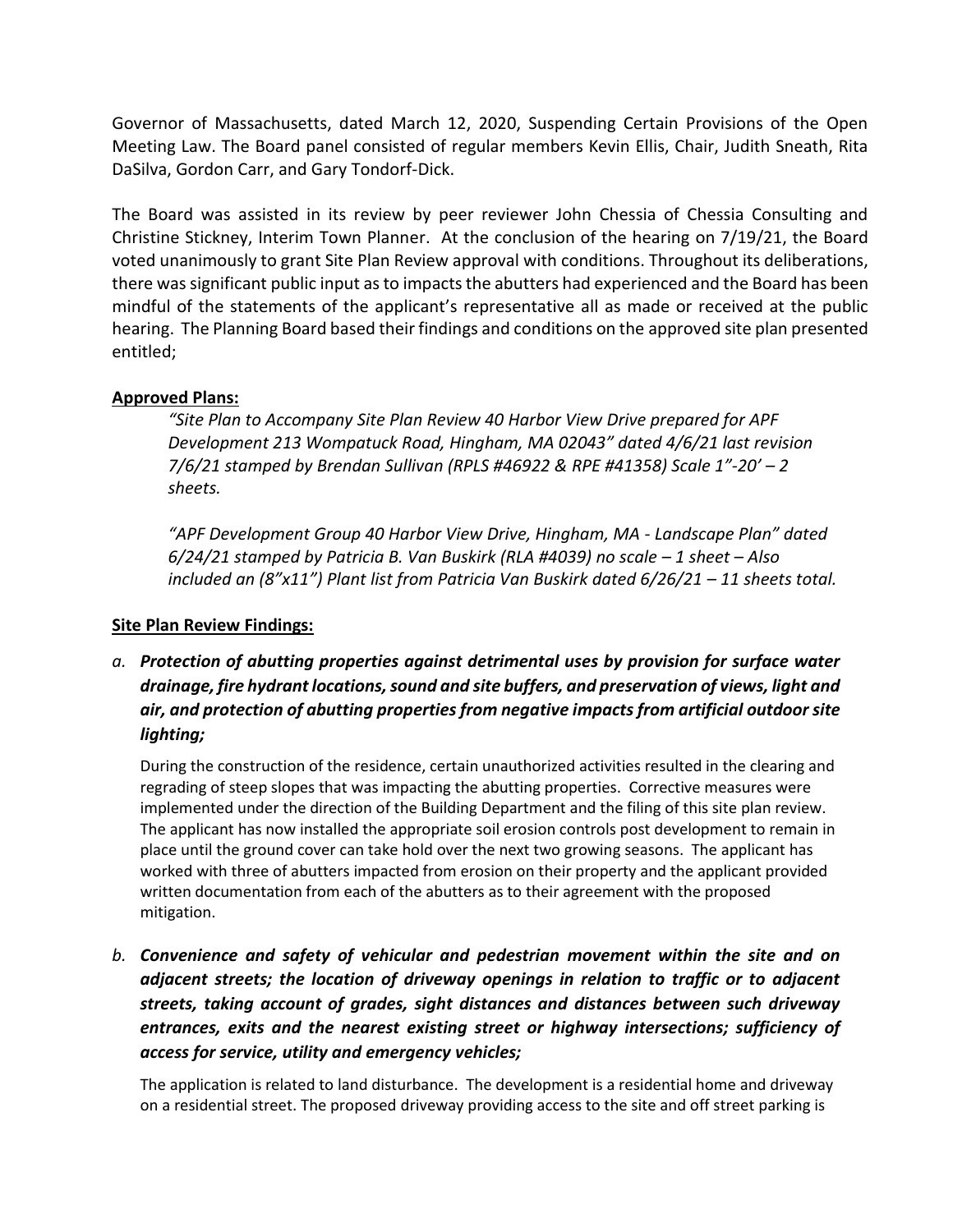typical of a residential home, sufficient for more at least two vehicles. The existing and proposed grades, with the line of sight, provides safe movement into and out of the residential site.

*c. Adequacy of the arrangement of parking, loading spaces and traffic patterns in relation to the proposed uses of the premises; compliance with the off-street parking requirements of this By-Law;*

As a residential use, sufficient parking is available on the site.

### *d. Adequacy of open space and setbacks, including adequacy of landscaping of such areas;*

As a land disturbance proposal, stabilization of the steep slopes around the residence will be accomplished with a variety of plantings, grass coverings and terracing. To address the need of storm water impacts proposed drainage was design and is to be added to the site.

*e. Adequacy of the methods of disposal of refuse and other wastes during construction and resulting from the uses permitted on the site including, but not limited to, discarded building materials, concrete truck wash out, chemicals, litter and sanitary wastes; provided, that discharge of refuse or other wastes into the municipal storm water system shall be expressly prohibited;*

Final inspections and issuance of an Occupancy Permit for the residence will require temporary measures for dealing with construction debris to be removed from the site.

## *f. Prevention or mitigation of adverse impacts on the Town's resources, including, without limitation, water supply, wastewater facilities, energy and public works and public safety resources;*

The proposed residential use can be sufficiently address through the Town's water supply. The Board of Health had approved the septic system installation.

*g. Assurance of positive storm water drainage and snow-melt run-off from buildings, driveways and from all parking and loading areas on the site, and prevention of erosion, sedimentation and storm water pollution and management problems through site design and erosion controls in accordance with the most current versions of the Massachusetts Department of Environmental Protection's Storm water Management Policy and Standards including the Massachusetts Storm water Handbook, the Massachusetts Erosion and Sediment Control Guidelines and, if applicable, additional requirements under the Town of Hingham MS4 Permit for projects that disturb more than one acre and discharge to the Town's municipal storm water;*

The application provides for an infiltration style drainage system with two areas of infiltration for storm water at the rear of the residence. The design and calculations were reviewed by the Town's peer review engineer, John Chessia, who found it to be compliant with the appropriate storm water state and local regulations. An operation and maintenance plan will be necessary to be done by the homeowner to assure the system will work as designed.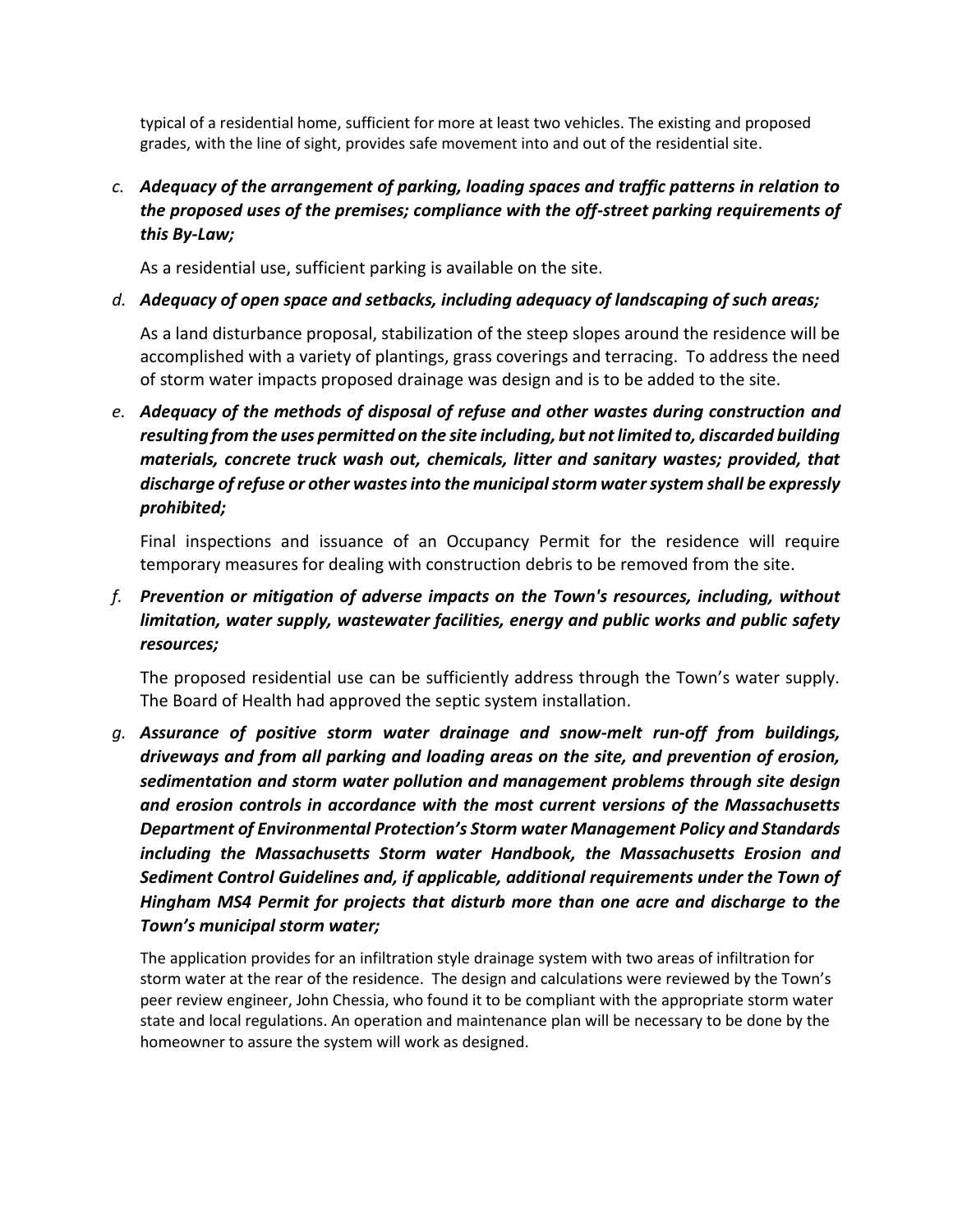*h. Assurance that appropriate Best Management Practices have been incorporated to minimize the amount of disturbed areas and protect natural resources, stabilize sites when projects are complete or operations have temporarily ceased, protect slopes on the construction site, protect storm drain inlets and armor all newly constructed outlets, install perimeter controls at the site, stabilize construction site entrances and exits to prevent offsite tracking of material, and to provide for regular inspection of storm water controls at consistent intervals;*

Based on Mr. Chessia's review, implementation of best management practices with the storm water design are sufficient.

*i. Protection of natural and historic features including minimizing: the volume of cut and fill, the number of removed trees of 6 inches caliper or larger, the removal of stone walls, and the obstruction of scenic views from publicly accessible locations;*

The applicant worked with a registered landscape architect to prepare a landscape plan to address the entire lot. Plant species and estimated growth height were provided. Approval is conditioned on the yard and landscape mitigation on abutting properties must survive two growing seasons and be stabilized to comply with this decision.

*J. Minimizing unreasonable departure from the character and scale of buildings in the vicinity or as previously existing on or approved for the site;*

The single family home is consistent with buildings in the neighborhood.

#### **Proposed Conditions:**

The site plan review is approved with the following conditions:

- 1. The applicant shall install the proper soil and erosion controls as shown on the Site Plans, with notification to the Building Commission and Planning Department for inspection prior to any site work.
- 2. Prior to issuance of any Certificate of Occupancy, the applicant shall have completed installation of the required drainage structures, stabilized the slopes and completed the landscaping as shown on the Site Plans.
- 3. No additional fill shall be brought into the site except to the extent required in conjunction with the approved site plans.
- 4. At the end of each workday, the site contractor shall address with broom sweeping any soil tracked-out onto Harborview Drive. The applicant shall have measures available on-site to address dust should it begin to occur during dry periods of construction.
- 5. After installation, the Applicant shall water the plantings identified on the Landscape Plan for a minimum of two growing season(s) or longer, if necessary, until established. The Applicant shall replace any expired plantings in kind as needed within such two-year period.